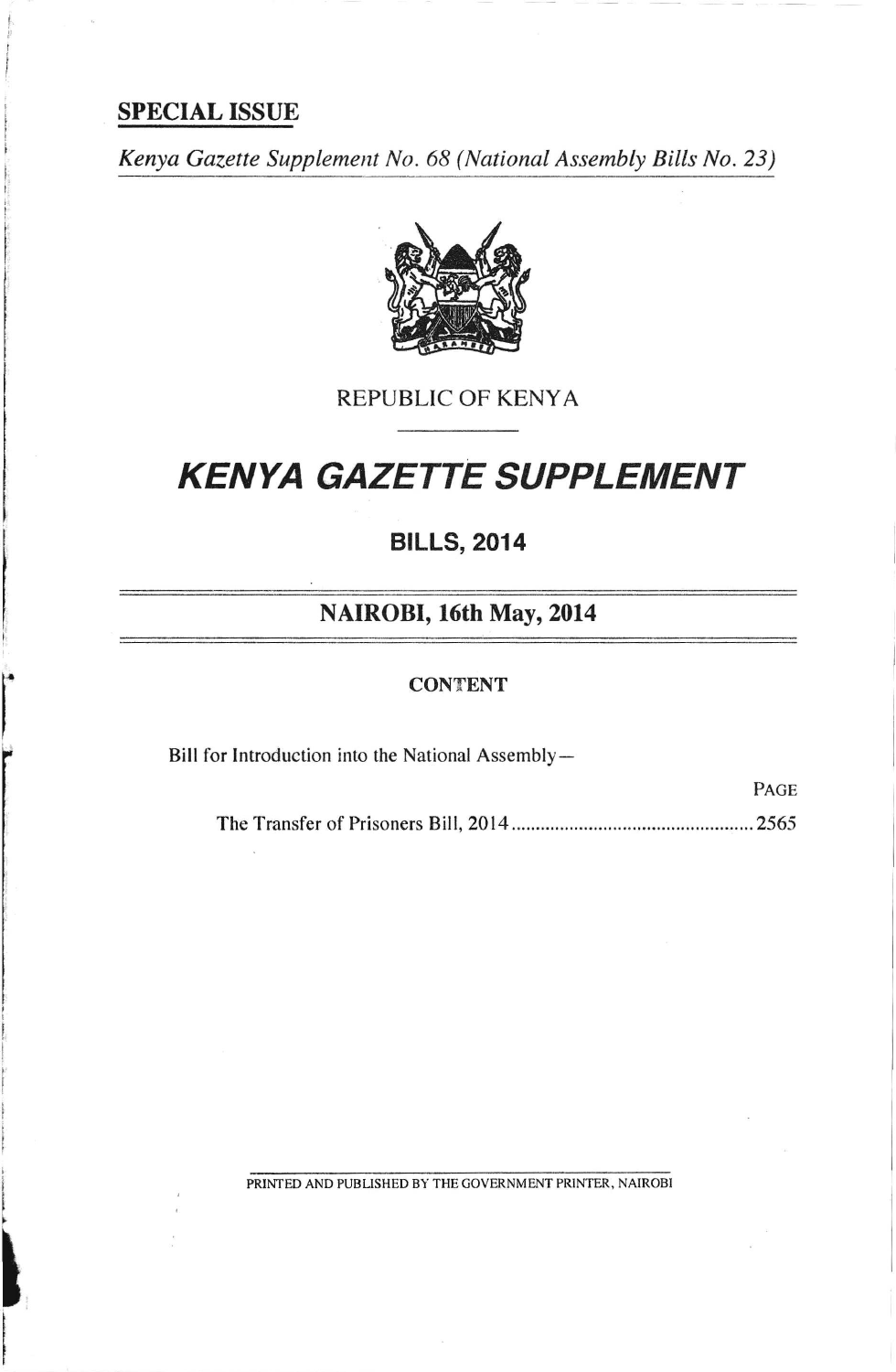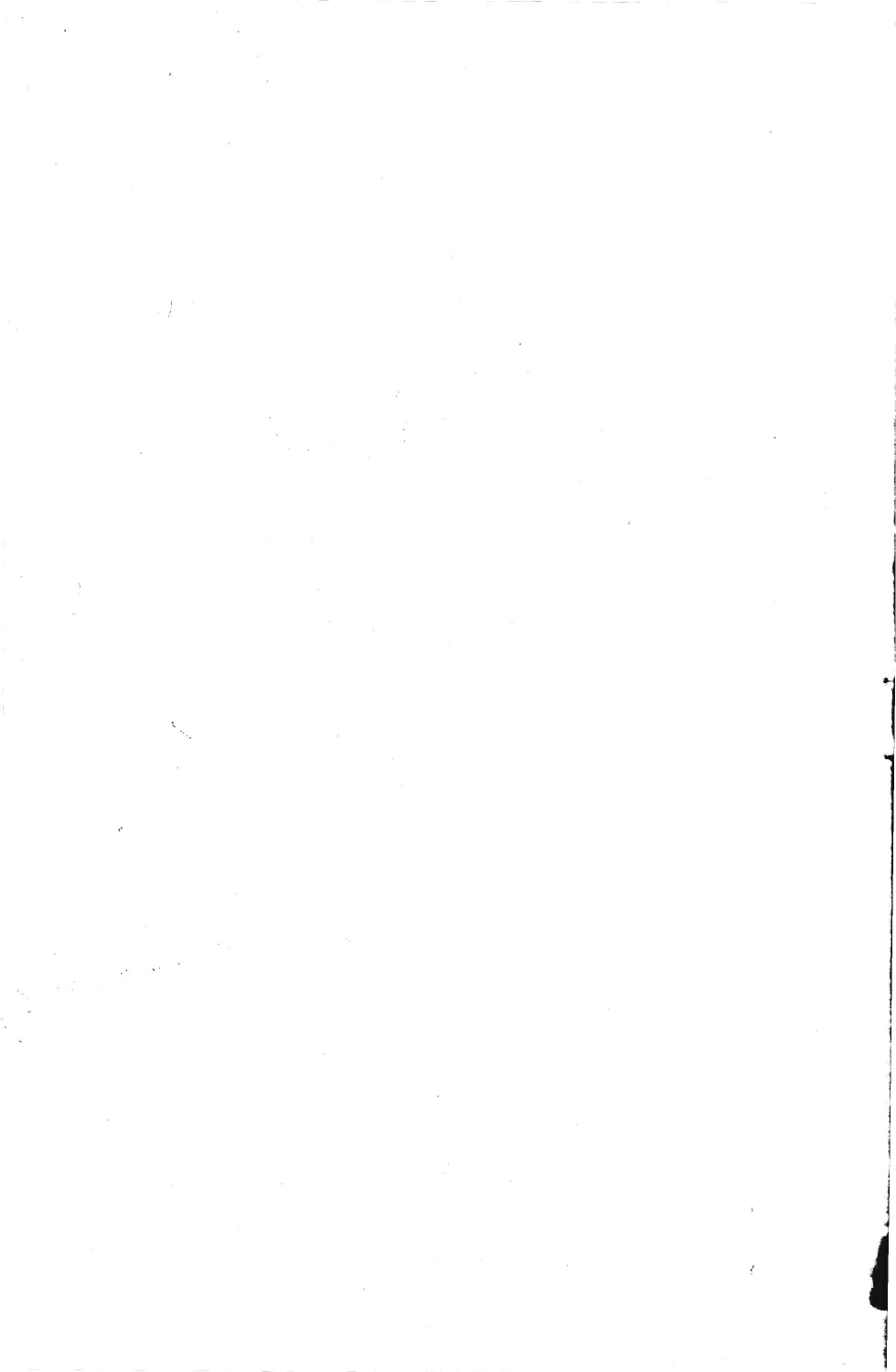## THE TRANSFER OF PRISONERS BILL, 2014 **ARRANGEMENT OF CLAUSES PART I-PRELIMINARY**

1-Short title and commencement.

2-Object of Act.

3-Interpretation.

4-Application of Act.

#### **PART II - TRANSFER OF PRISONERS**

5—Attorney-General's consent required for transfer.

6—consent of prisoner and prisoner's representative,

7-Conditions for transfer of prisoners,

8—Eligibility for transfer of prisoners to Kenya

9-Conditions for Transfer from Kenya.

10-Transfer to Kenya.

#### **PART III-TRANSFER FROM KENYA**

- 11-Application for transfer from Kenya.
- 12—Preliminary consideration of application for transfer of a prisoner from Kenya.
- 13 Formal request for transfer.
- 14- Information to accompany a formal request.
- 15 Government's consent to transfer from Kenya.

16— Issues of warrant for transfer from Kenya.

17- Warrants for transfer from Kenya.

18 - Cancellation of warrant for transfer from Kenya.

#### **PART IV-TRANSFER TO KENYA**

19- Application for transfer.

20— Transfer request from sentencing country.

21—Information to accompany request.

22—Enforcement of sentence by court in sentencing country.

23—Government's consent to transfer to Kenya.